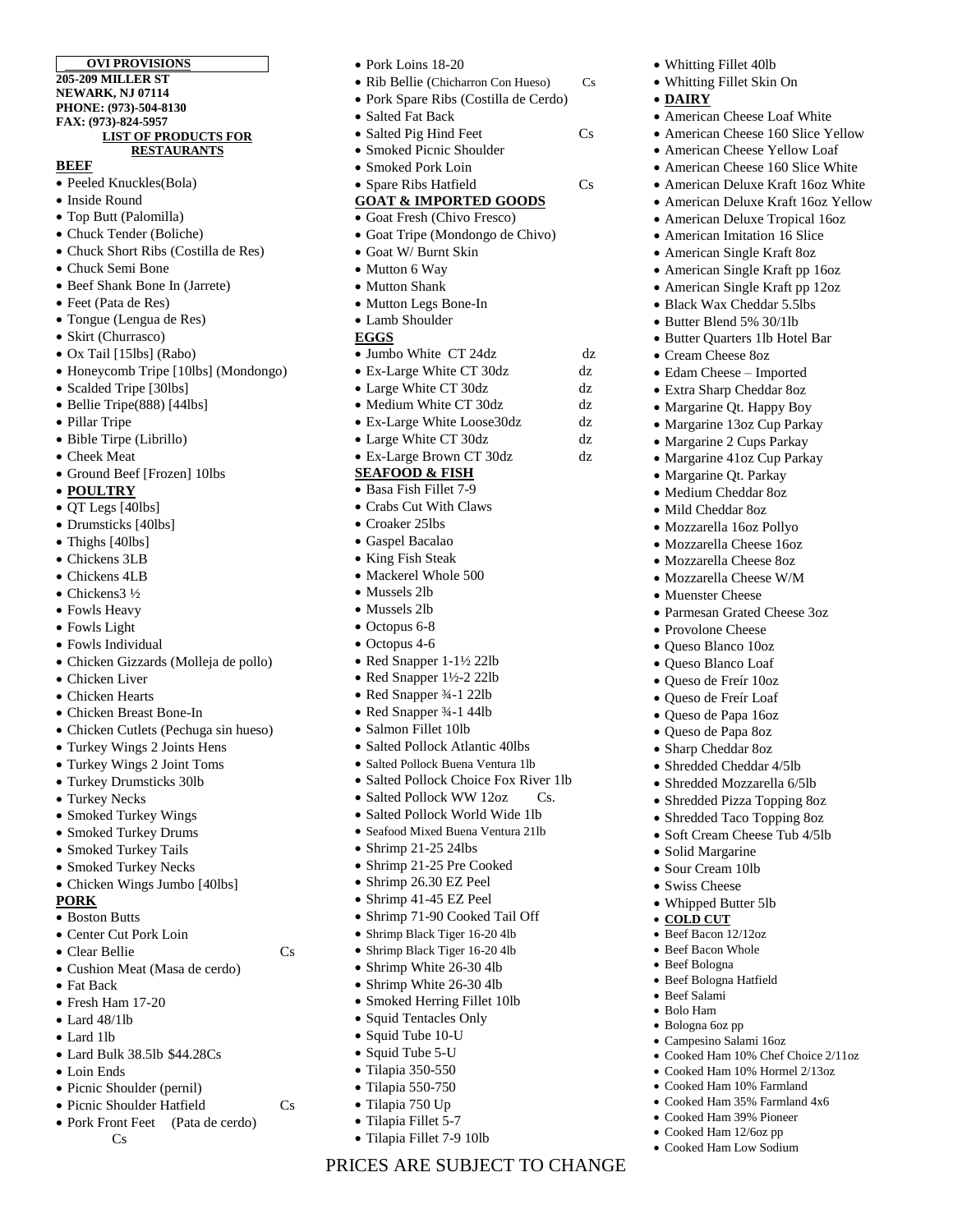- Cooked Salami
- Cooked Salami 12/6oz pp
- Deli Turkey Breast
- Deluxe Honey Smoked Turkey Breast
- Deluxe Smoked Breast
- Golden Delight Turkey Breast
- Hard Salami
- Hard Salami la Primera
- Higueral Salami Corto 1lb
- Higueral Salami Largo 2.5lbs
- Hot Spicy Ham 22%
- Induveca 1lb
- Induveca Largo
- Liverwurst
- Mortadella Deli
- Pastrami Navel
- Pastrami Round
- Pork Bacon 24/1lb
- Roast Beef Flat
- Salami El Puelbo pp
- Slab Pork Bacon
- Sliced Bacon 15lbs
- Spiced Luncheon Loaf
- Spiced Lunch 12/6oz pp Turkey Bacon 12/12oz
- Turkey Bacon
- 
- Turkey Breast 12/6oz pp Turkey Ham Class 20%
- Turkey Pastrami

## **FROZEN FOODS**

- Battered Mozzarella Sticks
- Breaded Chicken Wings Tyson
- Breaded Flounder Fillet
- Breaded Mild Wings Dings
- Breaded Scallop Nuggets
- Breaded Shrimp for Basket
- Breaded Spicy Wing Zings
- Breaded Veal Patties
- Broccoli Florets
- Broccoli Spears
- Chicken Fingers
- Chicken Nuggets
- Chicken Ring Nuggets
- Chicken Steak 6oz
- Disco Blanco 5"-Pequeño
- Disco Blanco 6"-Grande
- Disco Color 5" Pequeño
- Disco Color 6" Grande
- French Fries 3/8 Clear Coated
- French Fries 3/8 Regular
- French Fries 5/16
- French Fries ShoeString
- French Fries Steak Cut
- Green Peas Frozen
- Hamburger 4oz
- Hamburger 4oz Home style
- Hamburger 5oz
- Hamburger 5oz Home Style
- Hamburger 8oz
- Hoja Platano
- Jamaican Beef Patties Baked
- Jamaican Beef Patties Frozen
- Jamaican Beef Patties Wrapped
- Jamaican Chicken Patties
- Jamaican Patties Hot
- Meatballs 1oz
- Mixed Vegetables
- Okra Cut
- Okra Whole
- Onion Rings Non-Pariel
- Peas and Carrots
- Philly Steak Bella 5oz
- Philly Steak Bella 6oz
- Potato Ball
- Spinach Chopped
- Spinach Leaf
- Yuca Frozen Casava 6/5lb
- Yuca Frozen Casava 6/4lb

## **COOKING SUPPLIES**

• Caldo De Pollo Dominicano 12/2.54oz

Disposable Vinyl Gloves Medium

• Machine Film Premium 20"/5000Ft • Meal Kit Individual Pack/500Ct Paper Hot Cup Lids (10-12-16oz)/1000Ct Plastic Clear Dome Lids 7"/500C Plastic Clear Dome Lids 8"/500C Plastic Clear Dome Lids 9"/500C Plastic Coffee Stirrer Red 7" Plastic Coffee Stirrers 5" Plastic Cups 7oz 20/125Ct

 Plastic Deli Container 8oz Combo/250Ct Plastic Deli Container 16oz/500Ct Plastic Deli Container 16oz

Plastic Deli Container Cups 32oz/500Ct

 Plastic Soup Container 8oz Combo/250C Plastic Soup Container 16oz/250C Plastic Soup Container 32oz/250C Plastic Soup Spoons/1000Ct • Plastic Straws 24/500Ct Plastic Straws 500Ct Portion Lids 4oz 20/125Ct • Portion Container 1oz 20/125Ct Portion Container 2oz 20/125Ct Portion Container Lids 2oz 20/125C Portion Containers 4oz 20/125Ct Portion Lids 1oz 20/125Ct • Portion Lids 4oz/125Ct

Dispenser Napkins Tall Fold/10,000Ct

 Laminated Boards #7/500Ct Laminated Boards #8/500Ct Laminated Boards #9/500Ct Lunch Napkins 12/500Ct • Marcal Paper Towels/15Ct • Meat Pads-Cryovac/2000Ct Dinner Napkins 2 Ply

 Dispenser Lowfold Napkins 1ply Dispenser Napkins Tall Fold Paper Container 16oz Combo Paper Container 32oz Combo Paper Container 8oz Combo • Paper Hot Cup 10oz/1000Ct Paper Hot Cup 12oz/1000Ct Paper Hot Cup 16oz/1000Ct • Paper Hot Cup 8oz/1000Ct • Paper Plates White 9"/1200Ct

Waxed Paper Jumbo Sheets 15x10

Waxed Paper Junior Sheets 8x10

Waxed Paper Midget Sheets 6x10

• Paper Towel 30Ct • Paper Towel Plenty 2Ply Sub Sandwich Bags 1000Ct Table Placemat/1000Ct

500Ct

12/500Ct

12/500Ct

10/100Ct

Combo/250Ct

 Plastic Fork White/1000Ct Plastic Gloves Large Pk 10/100C Plastic Gloves Small 10/100ct. • Plastic Knives White/1000Ct Plastic Lids 7oz 20/125Ct

- Cooking White Wine 4/1Gal
- Mojo Criollo 6/1
- Mojo Criollo 12/24oz
- Pro Fry Oil
- Soybean Oil Admiration
- Tomato Paste #10
- Tomato Paste #10
- Black Pepper Whole 5lb
- Cooking Sherry Wine 4/1Gal
- Garlic Granulated 6lb
- Parsley Flakes 1lb
- Ranch Dressing
- Red Vinegar 4/1Gal
- Russian Dressing 4/1Gal
- Sazon Goya Coriander Annatto Jumbo
- Sofrito 24oz (Tomato Cooking Base)

PRICES ARE SUBJECT TO CHANGE

Disposable Vinyl Gloves Extra Large

Disposable Vinyl Gloves Large

10/100Ct

10/100Ct

Sofrito 12oz

 Film Roll 12" Film Roll 18"

- Soy Sauce 4/1Gal
- White Vinegar 4/1Gal

Trash Bags 30 Gallon

- **PACKING GOODS & SUPPLY**
- Trash Bags 23x10x39 Gallons

 Clear Meat Wrap Film 15" Aluminum Foil 12" Aluminum Foil 18"

**RESTAURANT SUPPLY**

 Trash Bags 46 Gallon Roll 100Ct Trash Bags 58 Gal. 100Ct

• Aluminum Foil 18" Heavy Duty 500FT

 7" Aluminum container Round 500 Ct Full Size Aluminum Pans Med Full Size Steam Table Pan Deep Full Size Steam Table Shallow Full Size Steam Table Cover 50Ct. Half Size Steam Table Cover 100Ct Half Size Steam Table Pan Medium Half Size Steam Table Pan Deep Half Size Steam Table Pan Shallow Cake Container Combo 12"/50Ct Clear Plastic Container 5"/500Ct Clear Plastic Container 6"/500Ct Clear Plastic Container 9x8 Com/250Ct Clear Plastic Cups 16oz/1000Ct Deli Container Lids 16-32oz/500Ct Disposable Aprons/100Ct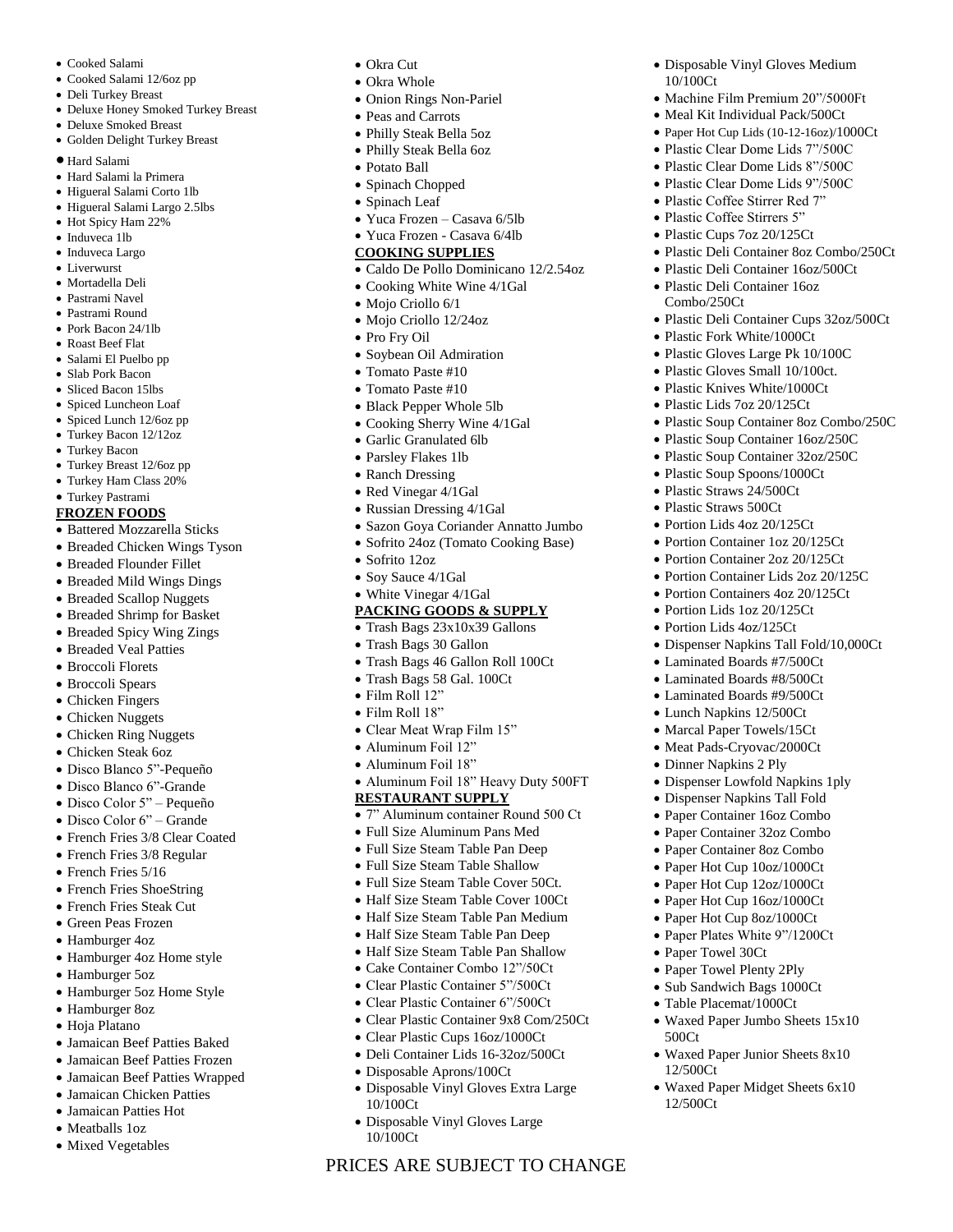Waxed Paper Senior Sheets 10x10 12/500Ct

## **FOAM PRODUCTS**

- Foam Bowls 12oz/1000CT
- Foam Lids 10oz/1000CT
- Foam Lids 12oz/1000CT
- Foam Lids 16oz/1000CT
- Foam Lids 8oz/1000CT
- $\bullet$  Foam Lids 6oz/1000CT
- Foam Container 6x6/500Ct
- Foam Container 8x8 3Comp/200Ct
- Foam Container 8x8 1Comp/200Ct
- Foam Container 9x6/200Ct
- Foam Container 9x6 1Comp/200Ct
- Foam Container 9x9 1Comp/200Ct
- Foam Container 9x9 3Comp/200Ct
- Foam Containers Low Profile 3 Comp/200Ct
- Foam Cups 10oz/1000Ct
- Foam Cups 12oz/1000Ct
- Foam Cups 16oz/1000Ct
- Foam Cups 32oz/500Ct
- Foam Cups 6oz/1000Ct
- Foam Cups 8oz/1000Ct
- Foam Lids 32oz/500Ct
- Foam Hinged Lid Containers 1 Comp/200Ct
- Foam Plate 6"/1000Ct
- Foam Plate 9"/500Ct
- Foam Sandwich Containers 5" Md/500Ct
- Foam Squad Cups 16oz/500Ct
- Foam Squat Cups 6oz/1000Ct
- Foam Squat Cups 8oz/1000Ct
- Foam Squat Food Container 12oz/500Ct
- Foam Squat Lids/1000Ct
- Foam Squat Lids 12oz/1000Ct
- Foam Tray 10s 2/250Ct
- Foam Tray 4s 9x7.1x.6In 4/125Ct
- Foam Trays 1.5 White 8.4x3.9x1in 1000Ct
- Foam Trays 12s White 11x9x.6in 2/125Ct
- Foam Trays 16s White 250Ct
- Foam Trays 17s 500Ct
- Foam Trays 2 500Ct
- Foam Trays 2p 400Ct
- Foam Trays 2s White 8.2x5.7x.6in 4/125Ct
- Foam Trays 4D White 9.5x7x1.4 in 4/125Ct
- Foam Trays 8S White 10x8x.6in 2/250Ct
- Foam Trays 9 White/250Ct
- Food Tray 2lb/1000Ct
- **BEVERAGES**
- Clamato 12/16oz
- Clamato 24/5.5oz
- Tomato Juice 12/46oz
- Kisko Jumbo Freeze Pops 50/5oz
- Kisko Small Freeze Pops 200/1.5oz
- Poland Spring Water 6/1Gal.
- Poland Spring Water 35/16.9oz
- Poland Spring Water 24/23.7oz
- Poland Spring Water 48/8oz
- Foco Coconut Juice 24/11.8oz
- Foco Coconut Juice 24/17.6oz
- Foco Tamarindo Juice 24/17.6oz
- Malta Goya 24/12oz
- **Little Hug 8oz Flavors (6.75Each)**
- Little Hug Juices Punch 40/8oz
- Little Hug Juices Grape 40/8oz
- Little Hug Juices Orange 40/8oz
- Little Hug Juices Blue Raspberry 40/8oz

 C&C Soda Fruit Punch 6/3LT C&C Soda Ginger Ale 6/3LT C&C Soda Grape 6/3LT C&C Soda Orange 6/3LT C&C Soda Pineapple 6/3LT

**MISCELLANEOUS** • Sugar 25lbs Onion #2 50lb Onion Reds 50lb Onion Spanish Potato Idaho 10/5lb Potato Idaho 60Ct Potato Idaho Loose 50lb • Bath Tissue White 96Ct • Bath Tissue Scott 36Ct Bounty Paper Towels Brown Bath Towel Butcher Peach Paper 15" Butcher Wax Paper 15" • Butcher White Paper MG 15"

 Black Beans 100lb Black Beans 50lb Blackeye Peas 50lbs Cranberry Beans 50lb Parboil Long Grain Rice 50lb Parboil Rice Excellence 100lb

• Pinto Beans 50lb

• Rice Long Grain 4% 100lb Accent Flavor Enhancer 32oz Adobo Con Culantro y Achitote Gal Adobo Con Pimienta 12/28oz Adobo Sin Pimienta 12/28oz Adobo with Pepper Gal Adobo with Seasoning Gal Adobo without Pepper Gal Banana Hot Pepper Rings 4/1Gal

Barbeque Sauce 4/1Gal

 Black Beans 24/15oz Can • Black Beans 24/16oz Bag Black Beans 12/29oz Can Black Beans 50lb Bag Black Pepper Ground 4lb Black Pepper Pk 3000Ct

 Small Red Beans 24/15.5oz Spaghetti Sauce 6/#10

• Sweetened Condensed Milk 24/12oz • Swiss Milk Chocolate 60/1oz

 Bijol 12/4oz Bijol Gal

 Salt Pc 3000Ct Sliced Pickles Gal

 Sugar 25lbs Sugar 8/5lb • Sweet Peas 12/15oz • Sweet Pepper Strips 4/1Gal • Sweet Relish 4/1Gal

 Tartar Sauce 4/1Gal Tomato Ketchup 6/#10 Tomato Ketchup Furmanos Tomato Ketchup 12/13.5oz Tomato ketchup Jugs Tomato Ketchup Pc 1000Ct

C&C Soda Orange Pineapple 6/3LT

- **Big Burst 16oz Flavors (8.75 Each)**
- Big Burst Blue Raspberry 24/16oz
- Big Burst Citrus Punch 24/16oz
- Big Burst Grape 24/16oz
- Big Burst Orange 24/16oz
- Big Burst Punch 24/16oz

# **C&C 16oz Flavors(\$8.00Each)**

- C&C Juice Apple 24/16.9oz
- C&C Juice Blue Raspberry 24/16.9oz
- C&C Juice Citrus Punch 24/16.9oz
- C&C Juice Fruit Punch 24/16.9oz
- C&C Juice Grape 24/16.9oz
- C&C Juice Iced Tea 24/16.9oz
- C&C Juice Orange 24/16.9oz
- C&C Juice Orange Pineapple 24/16.9oz
- C&C Juice Strawberry Kiwi 24/16.9oz
- C&C Juice Sweet Tea 24/16.9oz
- C&C Juice Watermelon 24/16.9oz
- **C&C 24oz Flavors (\$8.00Each)**

## C&C Iced Tea 24/24oz

- C&C Soda Black Cherry 24/24oz
- C&C Soda Blue Raspberry 24/24oz
- C&C Soda Cola 24/24oz
- C&C Soda Cola Champagne 24/24oz
- C&C Soda Cotton Candy 24/24oz
- C&C Soda Fruit Punch 24/24oz
- C&C Soda Ginger Ale 24/24oz
- C&C Soda Grape 24/24oz
- C&C Soda Orange 24/24oz
- C&C Soda Orange Pineapple 24/24oz

PRICES ARE SUBJECT TO CHANGE

C&C Soda Cola Champagne 6/3LT

- C&C Soda Peach 24/24oz
- C&C Soda Pineapple 24/24oz
- C&C Soda Root Beer 24/24oz
- C&C Soda Seltzer 24/24oz
- C&C Soda Strawberry 24/24oz

 C&C Soda Tropical Punch 24/24oz C&C Soda Vanilla 24/24oz C&C Soda Watermelon 24/24oz **C&C 2LT Flavors (\$7.00Each)** C&C Soda Black Cherry 8/2LT C&C Soda Cola 8/2LT

 C&C Soda Cola Champagne 8/2LT C&C Soda Fruit Punch 8/2LT C&C Soda Ginger Ale 8/2LT C&C Soda Grape 8/2LT C&C Soda Orange 8/2LT C&C Soda Pineapple 8/2LT C&C Soda Root Beer 8/2LT C&C Soda Seltzer 8/2LT C&C Soda Strawberry 8/2LT **C&C 3Lt Flavors (\$7.00Each)** C&C Soda Black Cherry 6/3LT C&C Soda Cola 6/3LT